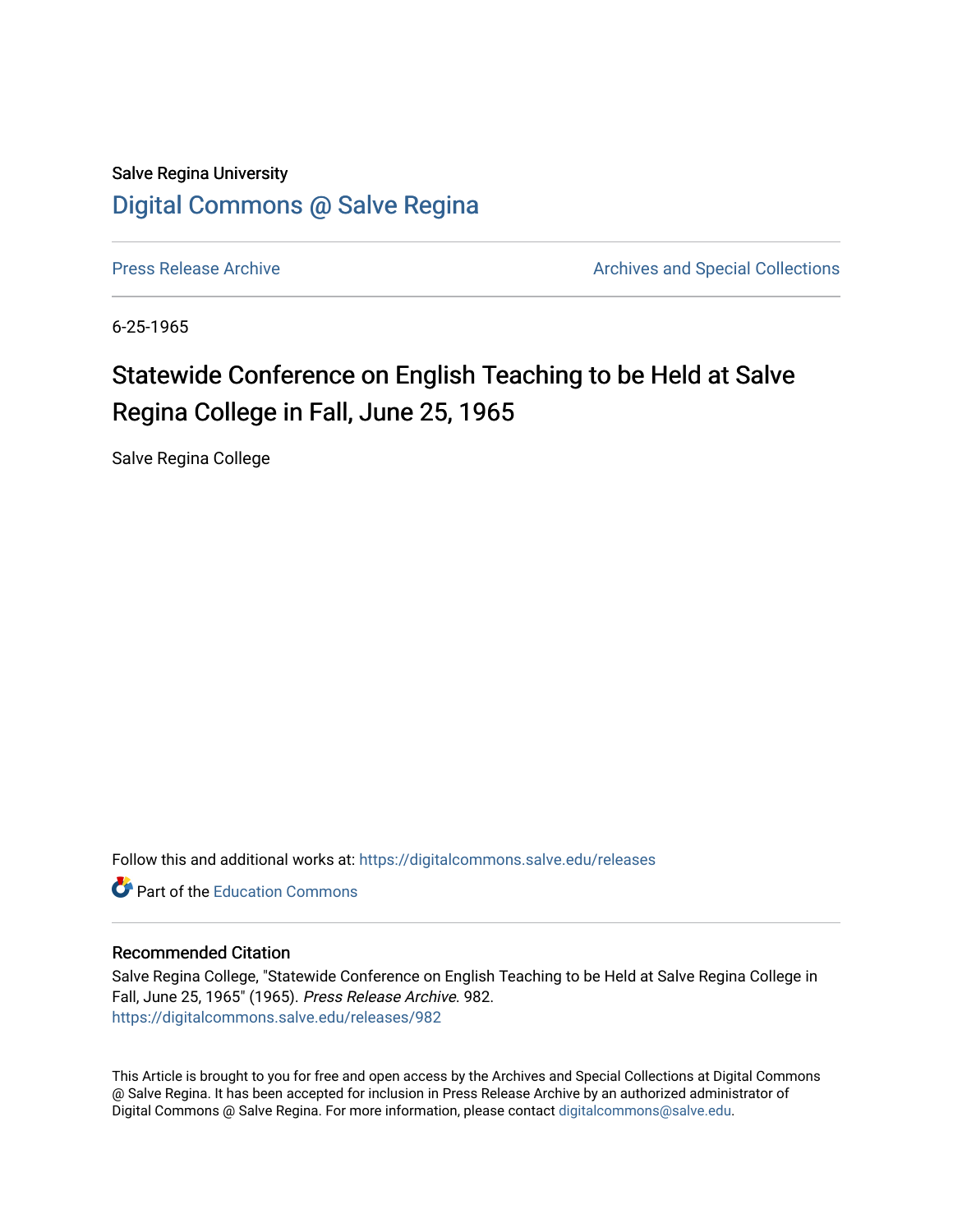

I

,

I

I

I

I

-

•

~

•

•

**fl** 

-

-

•

FOR FURTHER INFORMATION TELEPHONE Dr. F. K. Brasted, Director of PR OFFICE: 401-846-0523 (if no answer during business hours, call 401-847-6650) HOME: 401-847-5766

> **OCHRE POINT AVENUE NEWPORT, RHODE ISLAND 02841**

## FOR RELEASE

FRIDAY JUNE 25, 1965

### STATEWIDE CONFERENCE ON ENGLISH TEACHING TO BE FIELD AT SALVE REGINA COLLEGE IN FALL

Sister Mary

Emily, R. S. M., president of Salve Regina College, today announced that a two-day conference on the status of English teaching will be held at the College on Friday and Saturday, September 24-25, 1965, under the direction of the Rhode Island Council of Teachers of English.

The conference,

co-sponsored by the National Council of Teachers of English, will be one of a limited number being so co-sponsored by the national organization in selected states and regions in the United States next fall.

The general

Chairman of the convention will be Dr. E. William Burrell, President of the Rhode Island Council of Teachers of English. Dr. Burrell, formerly of Classical High School in Providence, will join the English Department of Salve Regina College in September.

(MORE)